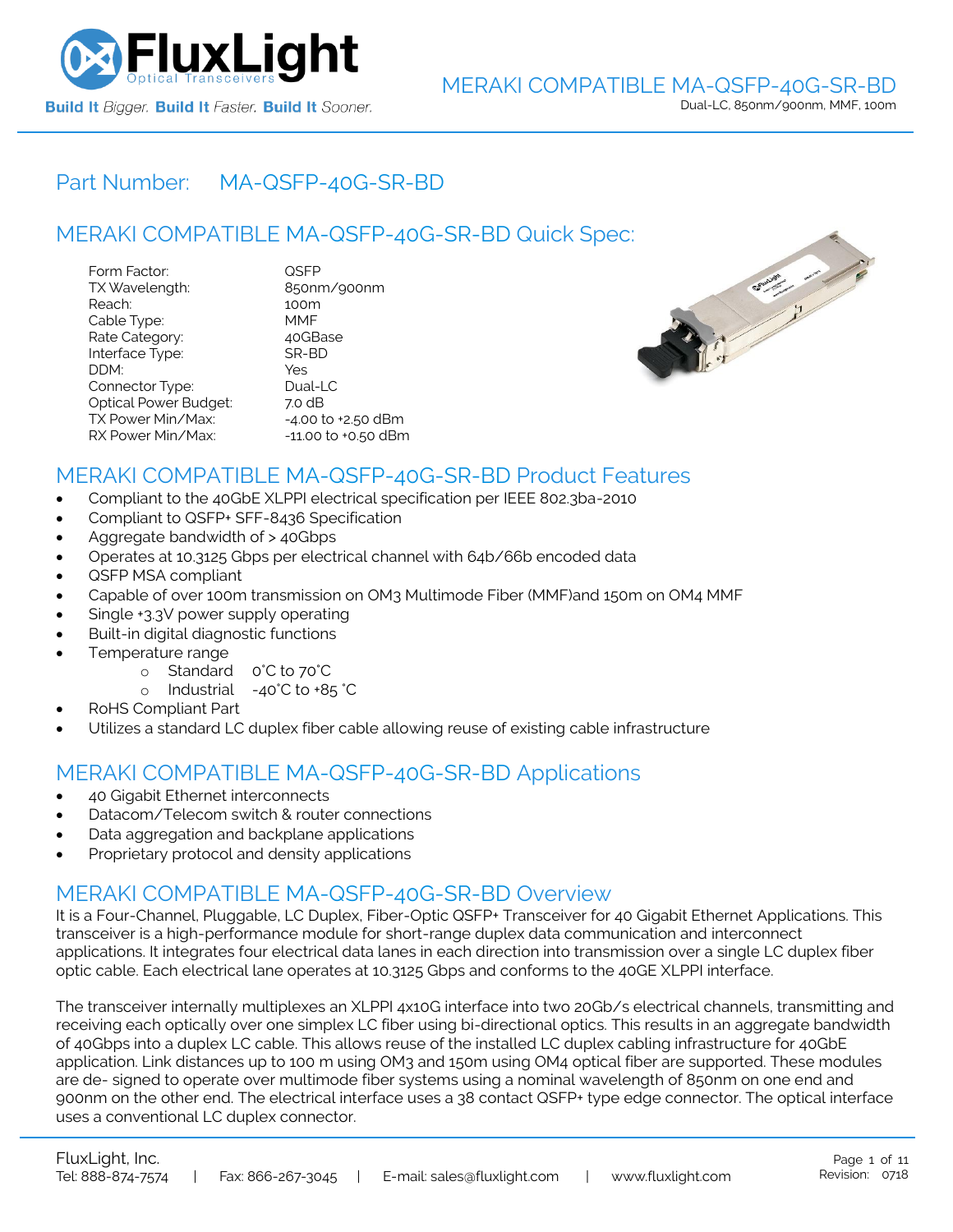



Transceiver Block Diagram

# Absolute Maximum Ratings

| <b>Parameter</b>      | <b>Symbol</b>  | <b>Min</b> | <b>Max</b> | <b>Unit</b> |
|-----------------------|----------------|------------|------------|-------------|
| Storage Temperature   | Ts             | $-40$      | +85        | $\hat{ }$   |
| <b>Supply Voltage</b> | $V_{c c T. R}$ | $-0.5$     | 4          |             |
| Relative Humidity     | RН             |            | 85         | $\%$        |

# Recommended Operating Conditions

| <b>Parameter</b>               | <b>Symbol</b> | Min   | Typ | <b>Max</b> | <b>Unit</b> |
|--------------------------------|---------------|-------|-----|------------|-------------|
| Operating Case Temp (Standard) | Тc            | O     |     | $+70$      | °С          |
| Operating Case Temp (Standard) | Тc            | $-40$ |     | +85        | °С          |
| Power Supply voltage           | $V_{ccT.R}$   | 3.135 | 3.3 | 3.47       |             |
| <b>Supply Current</b>          | lcc           |       |     | 1000       | mA          |
| Power dissipation              | PD            |       |     | 3.5        | W           |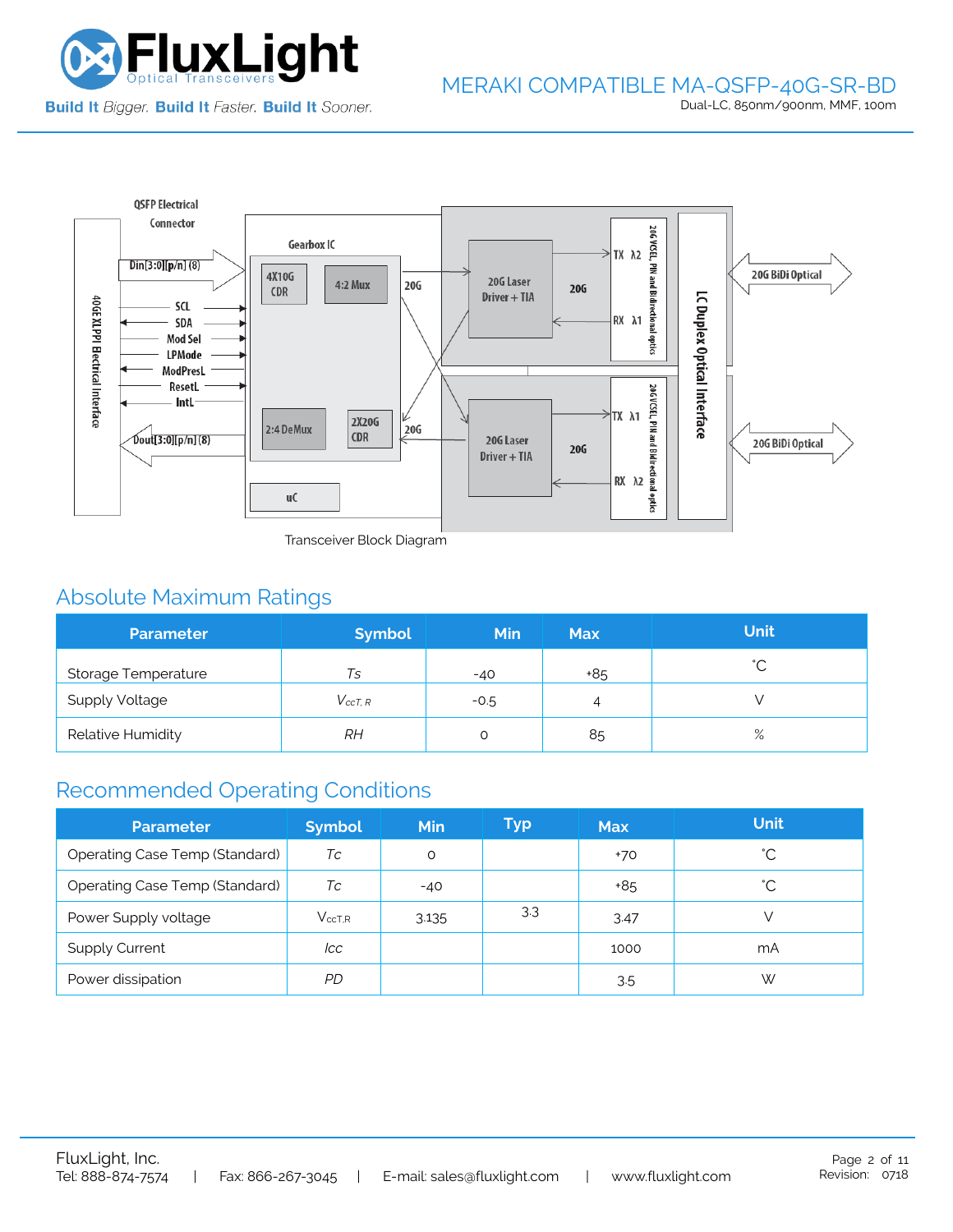

# Electrical Characteristics

| (T <sub>OP</sub> = 0 to 70 °C, VCC = 3.13 to 3.47 Volts |               |                          |            |                |                |              |  |
|---------------------------------------------------------|---------------|--------------------------|------------|----------------|----------------|--------------|--|
| <b>Parameter</b>                                        | <b>Symbol</b> | Min                      | <b>Typ</b> | <b>Max</b>     | <b>Unit</b>    | <b>Note</b>  |  |
| Data Rate per Channel                                   |               | $\overline{\phantom{0}}$ | 10.3125    | 11.2           | Gbps           |              |  |
| Power Consumption                                       |               | $\overline{\phantom{a}}$ | 2.5        | 3.5            | W              |              |  |
| <b>Supply Current</b>                                   | Icc           |                          | 0.75       | 1.0            | $\overline{A}$ |              |  |
| Control I/O Voltage-High                                | <b>VIH</b>    | 2.0                      |            | <b>Vcc</b>     | $\vee$         |              |  |
| Control I/O Voltage-Low                                 | VIL           | $\circ$                  |            | 0.7            | $\vee$         |              |  |
| Inter-Channel Skew                                      | <b>TSK</b>    |                          |            | 150            | Ps             |              |  |
| <b>RESETL Duration</b>                                  |               |                          | 10         |                | Us             |              |  |
| RESETL De-assert time                                   |               |                          |            | 100            | ms             |              |  |
| Power On Time                                           |               |                          |            | 100            | ms             |              |  |
| <b>Transmitter</b>                                      |               |                          |            |                |                |              |  |
| Single Ended Output Voltage Tolerance                   |               | 0.3                      |            | $\overline{4}$ | $\vee$         | $\mathbf{1}$ |  |
| Common mode Voltage Tolerance                           |               | 15                       |            |                | mV             |              |  |
| Transmit Input Diff Voltage                             | VI            | 120                      |            | 1200           | mV             |              |  |
| Transmit Input Diff Impedance                           | ZIN           | 80                       | 100        | 120            |                |              |  |
| Data Dependent Input Jitter                             | <b>DDJ</b>    |                          |            | 0.1            | U              |              |  |
| Data Input Total Jitter                                 | <b>TJ</b>     |                          |            | 0.28           | U              |              |  |
| <b>Receiver</b>                                         |               |                          |            |                |                |              |  |
| Single Ended Output Voltage Tolerance                   |               | 0.3                      |            | $\overline{4}$ | $\vee$         |              |  |
| Rx Output Diff Voltage                                  | Vo            |                          | 600        | 800            | mV             |              |  |
| Rx Output Rise and Fall Voltage                         | Tr/Tf         |                          |            | 35             | ps             | $\mathbf{1}$ |  |
| <b>Total Jitter</b>                                     | <b>TJ</b>     |                          |            | O.7            | U              |              |  |
| Deterministic Jitter                                    | <b>DJ</b>     |                          |            | 0.42           | U              |              |  |

Note:

1.  $20~80%$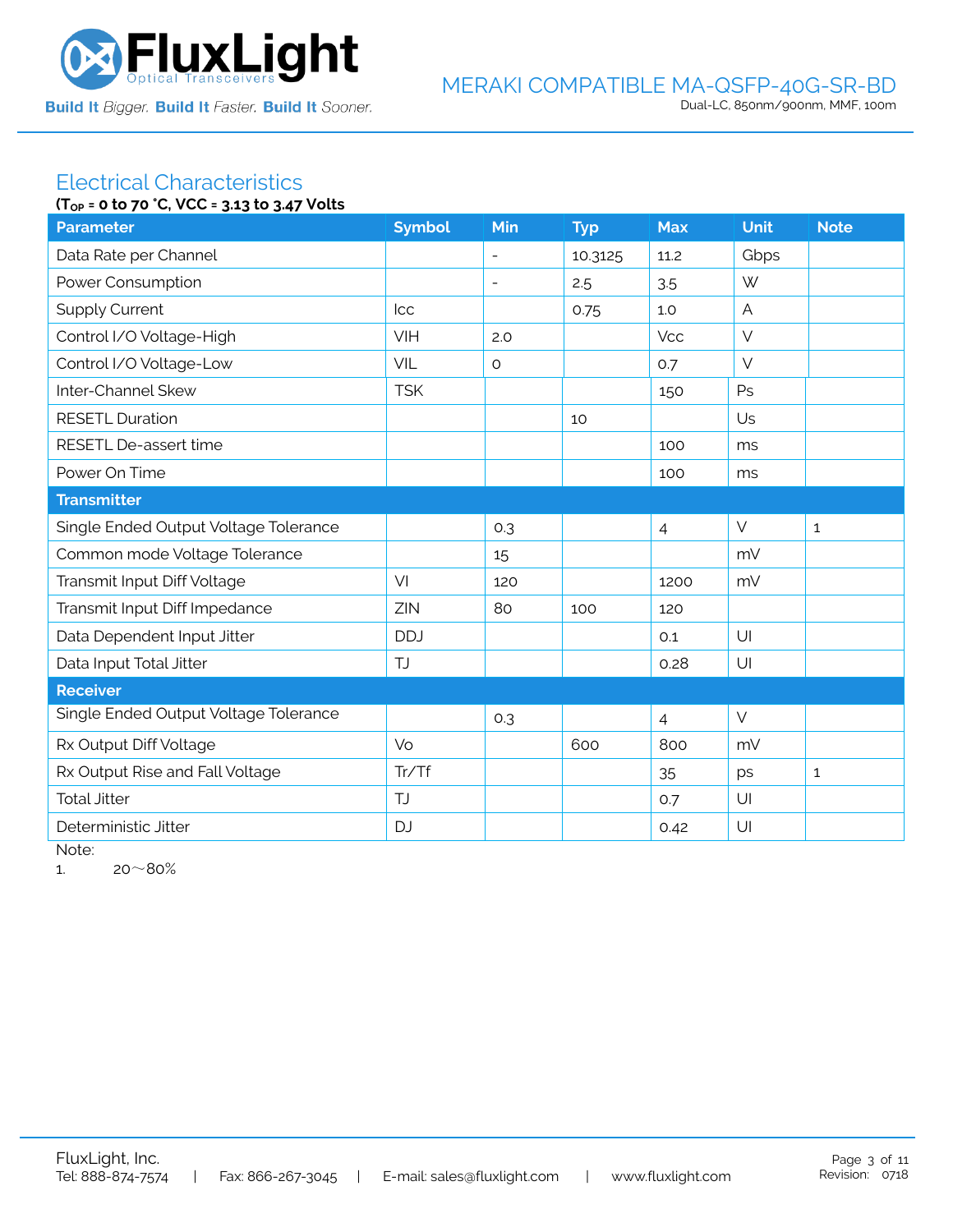

## Optical Parameters

#### **(TOP = 0 to 70** °**C, VCC = 3.0 to 3.6 Volts)**

| <b>Parameter</b>                  | <b>Symbol</b>    | Min    | <b>Typ</b> | <b>Max</b> | <b>Unit</b> | Ref.         |  |  |  |
|-----------------------------------|------------------|--------|------------|------------|-------------|--------------|--|--|--|
| <b>Transmitter</b>                |                  |        |            |            |             |              |  |  |  |
| Optical Wavelength CH1            | λ                | 832    | 850        | 868        | nm          |              |  |  |  |
| Optical Wavelength CH2            | λ                | 882    | 900        | 918        | nm          |              |  |  |  |
| RMS Spectral Width                | Pm               |        | 0.5        | 0.65       | nm          |              |  |  |  |
| Average Optical Power per Channel | Pavg             | $-4$   | $-2.5$     | $+5.0$     | dBm         |              |  |  |  |
| Laser Off Power Per Channel       | Poff             |        |            | $-30$      | dBm         |              |  |  |  |
| <b>Optical Extinction Ratio</b>   | ER               | 3.5    |            |            | dB          |              |  |  |  |
| Relative Intensity Noise          | Rin              |        |            | $-128$     | dB/HZ       | $\mathbf{1}$ |  |  |  |
| Optical Return Loss Tolerance     |                  |        |            | 12         | dB          |              |  |  |  |
| <b>Receiver</b>                   |                  |        |            |            |             |              |  |  |  |
| Optical Center Wavelength CH1     | λ                | 882    | 900        | 918        | nm          |              |  |  |  |
| Optical Center Wavelength CH2     | λ                | 832    | 850        | 868        | nm          |              |  |  |  |
| Receiver Sensitivity per Channel  | R                |        | $-11$      |            | dBm         |              |  |  |  |
| Maximum Input Power               | $P_{MAX}$        | $+0.5$ |            |            | dBm         |              |  |  |  |
| Receiver Reflectance              | <b>Rrx</b>       |        |            | $-12$      | dB          |              |  |  |  |
| LOS De-Assert                     | LOS <sub>D</sub> |        |            | $-14$      | dBm         |              |  |  |  |
| <b>LOS Assert</b>                 | LOS <sub>A</sub> | $-30$  |            |            | dBm         |              |  |  |  |
| LOS Hysteresis                    | LOS <sub>H</sub> | 0.5    |            |            | dB          |              |  |  |  |

Note

1. 12dB Reflection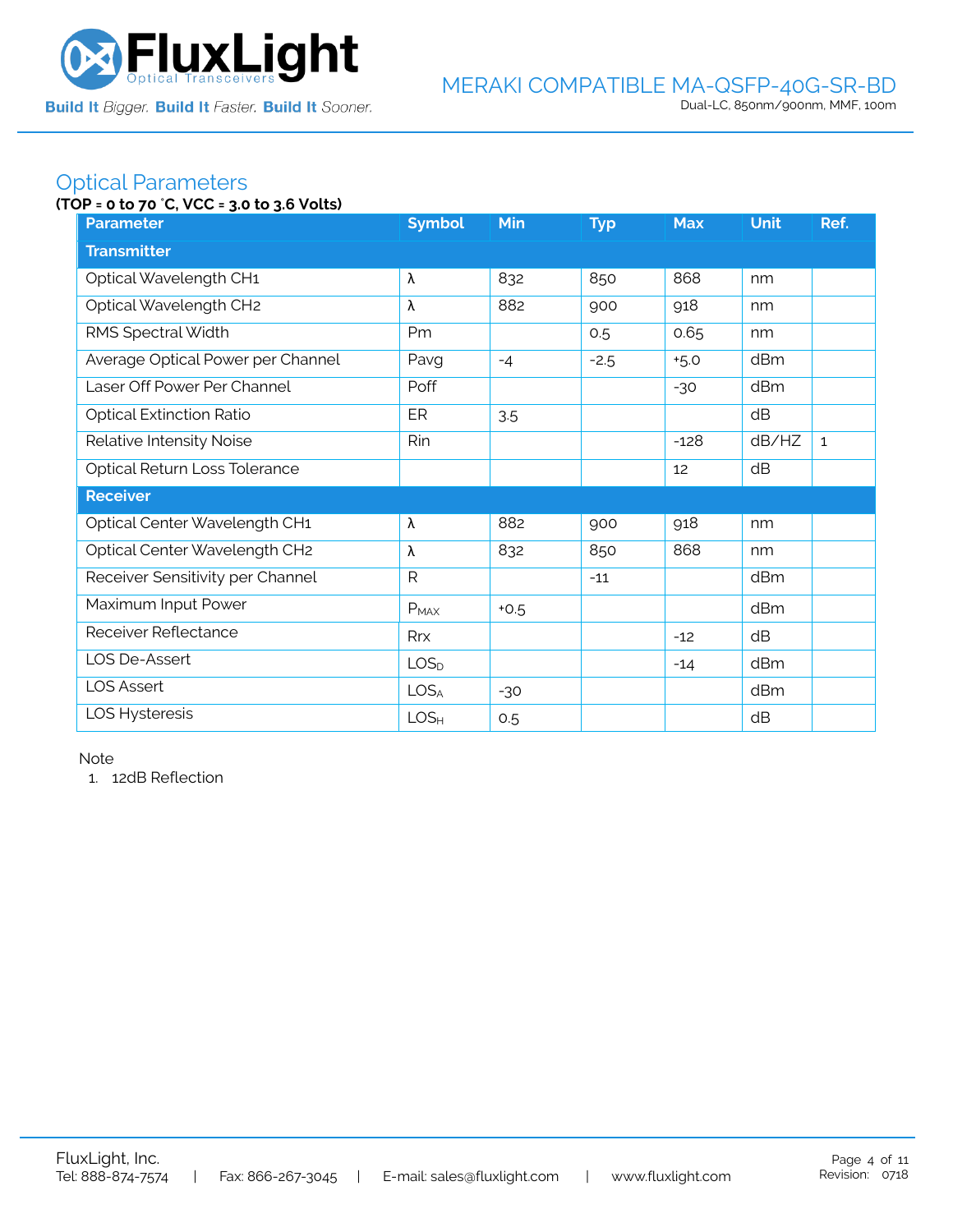

### Digitial Diagnostics Function

Digital diagnostics monitoring function is available on all QSFP+ SRBD. A 2-wire serial interface provides user to contact with module. The structure of the memory is shown in flowing. The memory space is arranged into a lower, single page, address space of 128 bytes and multiple upper address space pages. This structure permits timely access to addresses in the lower page, such as Interrupt Flags and Monitors. Less time critical time entries, such as serial ID information and threshold settings, are available with the Page Select function. The interface address used is A0xh and is mainly used for time critical data like interrupt handling in order to enable a one-time-read for all data related to an interrupt situation. After an interrupt, IntL, has been asserted, the host can read out the flag field to determine the affected channel and type of flag.

| <b>Byte Address</b> | <b>Description</b>                 | <b>Type</b> |
|---------------------|------------------------------------|-------------|
| 0                   | Identifier (1 Byte)                | Read Only   |
| $1 - 2$             | Status (2 Bytes)                   | Read Only   |
| $3 - 21$            | Interrupt Flags (31 bytes)         | Read Only   |
| $22 - 23$           | Module Monitors (12 Bytes)         | Read Only   |
| $34 - 81$           | Channel Monitors (48 bytes)        | Read Only   |
| 82-85               | Reserved (4 Bytes)                 | Read Only   |
| 86-97               | Control (12 Bytes)                 | Read/Write  |
| 98-99               | Reserved (2 Bytes)                 | Read/Write  |
| 100-106             | Module and Channel Masks (7 bytes) | Read/Write  |
| 107-118             | Reserved (12 Bytes)                | Read/Write  |
| 119-122             | Reserved (4 bytes)                 | Read/Write  |
| 123-126             | Reserved (4 bytes)                 | Read/Write  |
| 127                 | Page Select Byte                   | Read/Write  |
| 128-175             | Module Thresholds (48 bytes)       | Read Only   |
| 176-223             | Reserved (48 Bytes)                | Read Only   |
| 224-225             | Reserved (2 bytes)                 | Read Only   |
| 226-239             | Reserved (14 bytes)                | Read/Write  |
| 240-241             | Channel controls (2 Bytes)         | Read/Write  |
| 242-253             | Reserved (12 Bytes)                | Read/Write  |
| 254-256             | Reserved (2 bytes)                 | Read/Write  |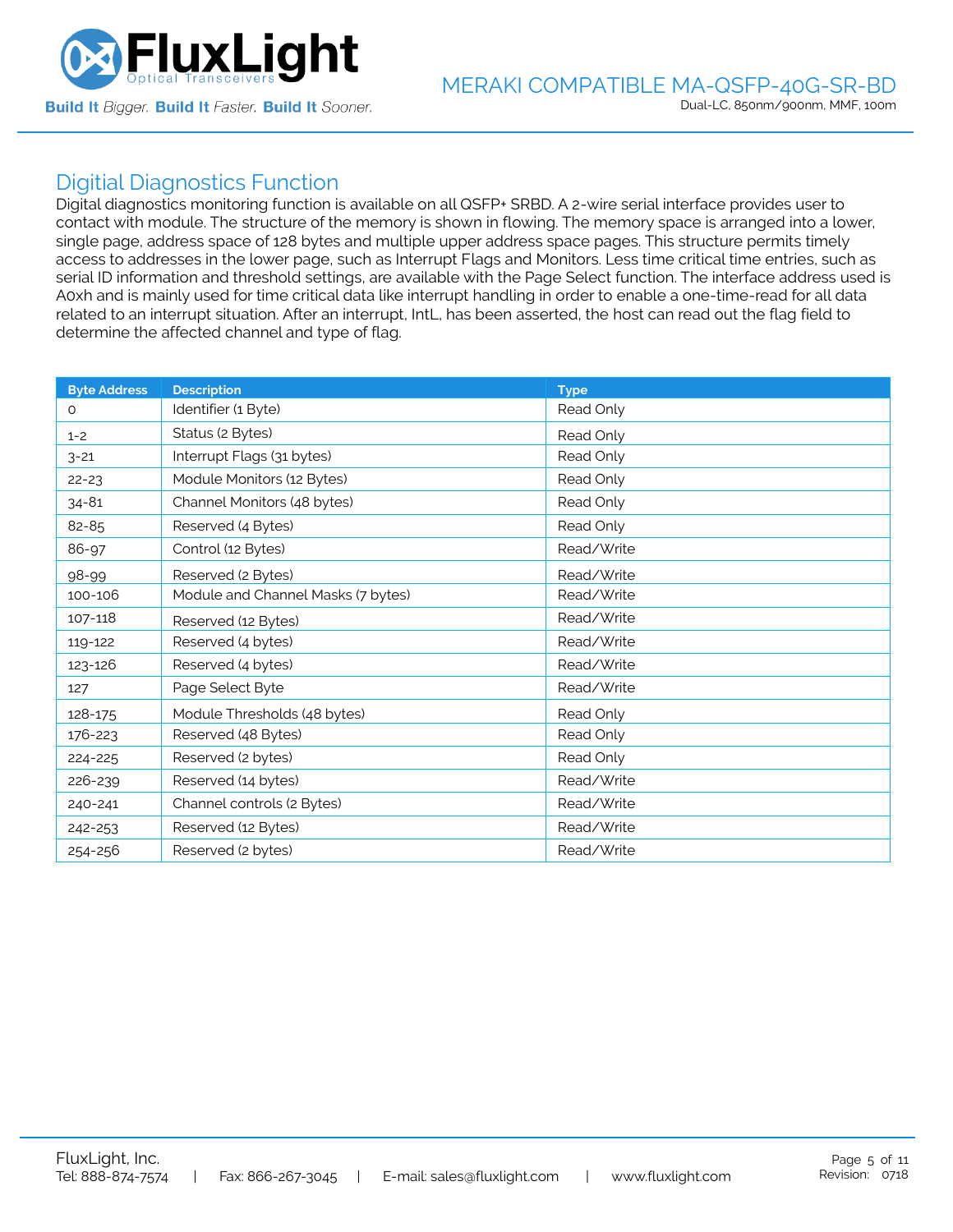



2-wire serial address, 1010000x (A0h)"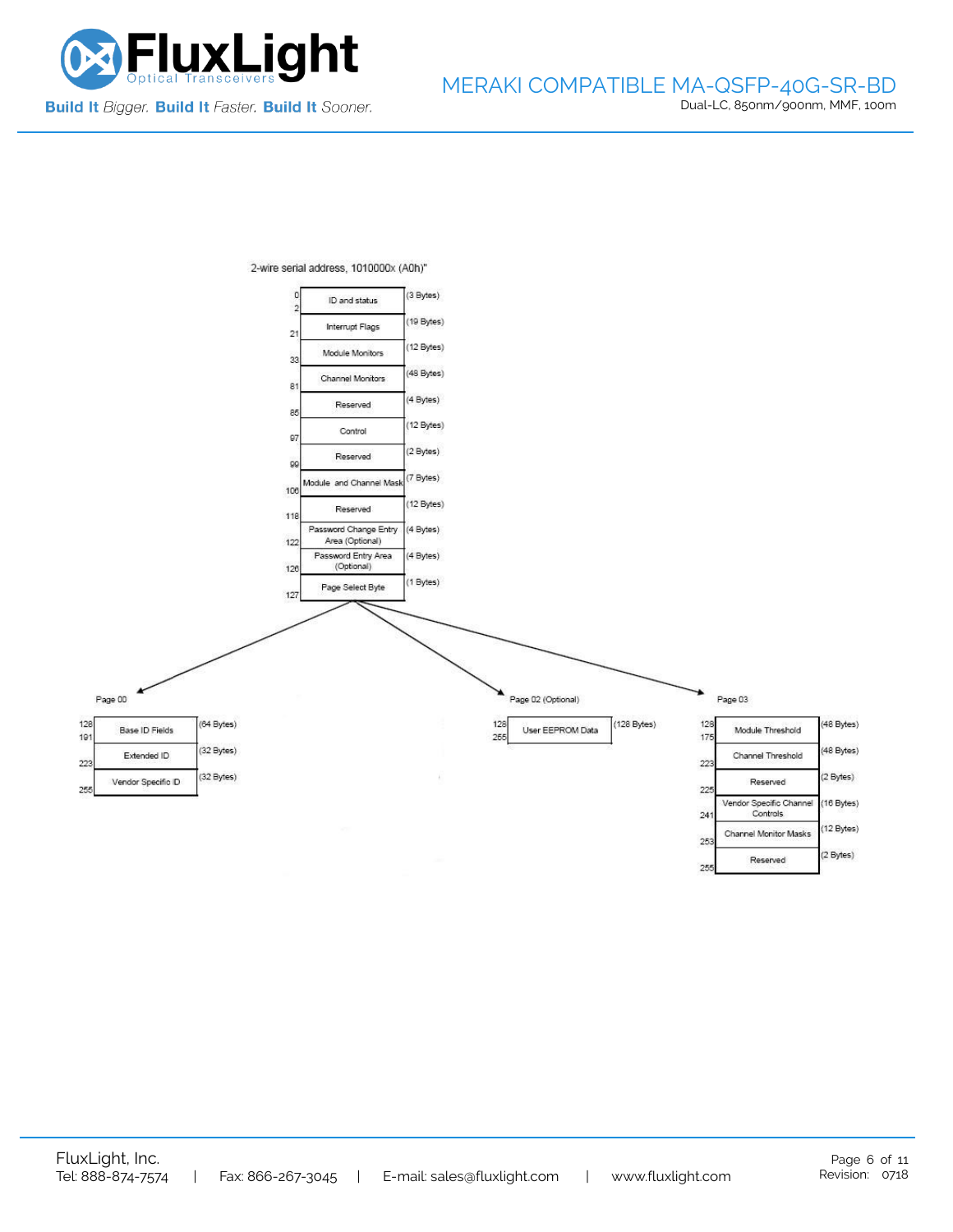

**Build It Bigger. Build It Faster. Build It Sooner.** 

| <b>Address</b> | Name                                    | Description                                                                                                       |
|----------------|-----------------------------------------|-------------------------------------------------------------------------------------------------------------------|
| 128            | Identifier (1 Byte)                     | Identifier Type of serial transceiver                                                                             |
| 129            | Ext. Identifier (1 Byte)                | Extended identifier of serial transceiver                                                                         |
| 130            | Connector (1 Byte)                      | Code for connector type                                                                                           |
| 131-138        | Transceiver (8 Bytes)                   | Code for electronic compatibility or optical compatibility                                                        |
| 139            | Encoding (1 Byte)                       | Code for serial encoding algorithm                                                                                |
| 140            | BR, nominal (1 Byte)                    | Nominal bit rate, units of 100 Mbits/s                                                                            |
| 141            | Extended RateSelect Compliance (1 Byte) | Tags for Extended RateSelect compliance                                                                           |
| 142            | Length SMF (1 Byte)                     | Link length supported for SM fiber in km                                                                          |
| 143            | Length E-50 um (1 Byte)                 | Link length supported for EBW 50/125 um fiber, units of 2 m                                                       |
| 144            | Length 50 um (1 Byte)                   | Link length supported for 50/125 um fiber, units of 1 m                                                           |
| 145            | Length 62.5 um (1 Byte)                 | Link length supported for 62.5/125um fiber, units of 1 m                                                          |
| 146            | Length copper (1 Byte)                  | Link length supported for copper, units of 1 m                                                                    |
| 147            | Device Tech (1 Byte)                    | Device technology                                                                                                 |
| 148-163        | Vendor name (16 Bytes)                  | QSFP vendor name (ASCII)                                                                                          |
| 164            | Extended Transceiver (1 Byte)           | Extended Transceiver Codes for InfiniBand <sup>T</sup>                                                            |
| 165-167        | Vendor OUI (3 Bytes)                    | QSFP vendor IEEE vendor company ID                                                                                |
| 168-183        | Vendor PN (16 Bytes)                    | Part number provided by QSFP vendor (ASCII)                                                                       |
| 184-185        | Vendor rev (2 Bytes)                    | Revision level for part number provided by vendor (ASCII)                                                         |
| 186-187        | Wavelength (2 Bytes)                    | Nominal laser wavelength (Wavelength = value / 20 in nm)                                                          |
| 188-189        | Wavelength Tolerance (2 Bytes)          | Guaranteed range of laser wavelength (+/- value) from Nominal wavelength<br>(Wavelength Tol. = value / 200 in nm) |
| 190            | Max Case Temp (1 Byte)                  | Maximum Case Temperature in Degrees C                                                                             |
| 191            | CC_BASE (1 Byte)                        | Check code for Base ID fields (addresses 128-190)                                                                 |
| 192-195        | Options (4 Bytes)                       | Rate Select, TX Disable, TX Fault, LOS                                                                            |
| 196-211        | Vendor SN (16 Bytes)                    | Serial number provided by vendor (ASCII)                                                                          |
| 212-219        | Date code (8 Bytes)                     | Vendor's manufacturing date code                                                                                  |
| 220            | Diagnostic Monitoring Type (1 Byte)     | Indicates which type of diagnostic monitoring is implemented                                                      |
| 221            | Enhanced Options (1 Byte)               | Indicates which optional enhanced features are implemented                                                        |
| 222            | Reserved (1 Byte)                       | Reserved                                                                                                          |
| 223            | CC_EXT                                  | Check code for the Extended ID Fields (addresses 192-222)                                                         |
| 224-255        | Vendor Specific (32 Bytes)              | Vendor Specific EEPROM                                                                                            |

Page02 is User EEPROM and its format decided by user.

The detail description of low memory and page00.page03 upper memory please see SFF-8436 document.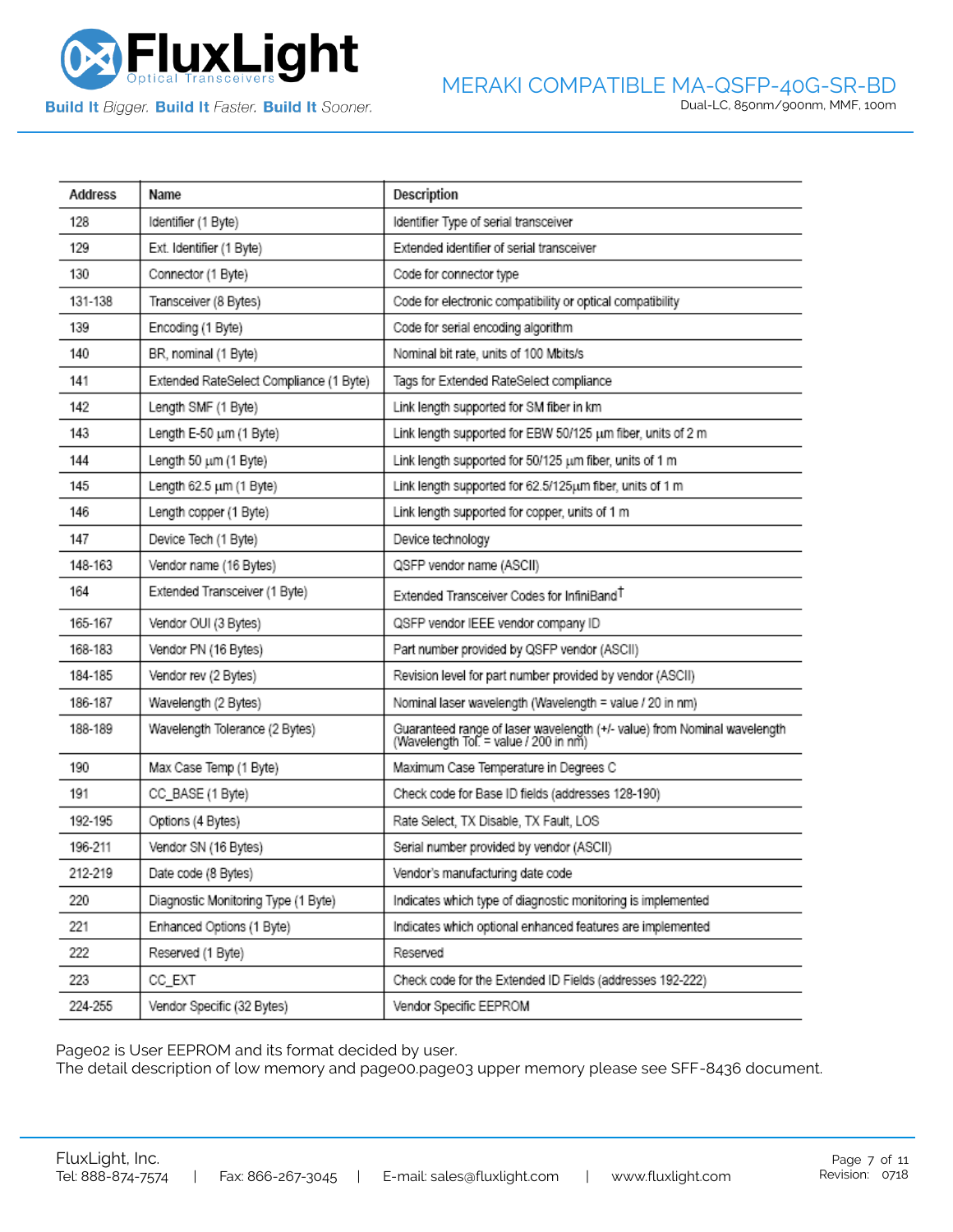

# Timing for Soft Control and Status Functions

| <b>Parameter</b>                                  | <b>Symbol</b> | <b>Max</b>     | <b>Unit</b> | <b>Conditions</b>                                                                                                                                                             |
|---------------------------------------------------|---------------|----------------|-------------|-------------------------------------------------------------------------------------------------------------------------------------------------------------------------------|
| <b>Initialization Time</b>                        | t_init        | 2000           | ms          | Time from power on1, hot plug or rising edge of<br>Reset until the module is fully functional2                                                                                |
| Reset Init Assert Time                            | t_reset_init  | $\overline{c}$ | $\mu s$     | A Reset is generated by a low level longer than<br>the minimum reset pulse time present on the<br>ResetL pin.                                                                 |
| Serial Bus Hardware<br>Ready Time                 | t_serial      | 2000           | ms          | Time from power on1 until module responds to<br>data transmission over the 2-wire serial bus                                                                                  |
| Monitor Data Ready<br>Time                        | t_data        | 2000           | ms          | Time from power on1 to data not ready, bit 0 of<br>Byte 2, deasserted and IntL asserted                                                                                       |
| <b>Reset Assert Time</b>                          | t_reset       | 2000           | ms          | Time from rising edge on the ResetL pin until<br>the module is fully functional2                                                                                              |
| LPMode Assert Time                                | ton_LPMode    | 100            | μs          | Time from assertion of LPMode (Vin:LPMode<br>=Vih) until module power consumption enters<br>lower Power Level                                                                 |
| IntL Assert Time                                  | ton_IntL      | 200            | ms          | Time from occurrence of condition triggering<br>IntL until Vout:IntL = Vol                                                                                                    |
| IntL Deassert Time                                | toff_IntL     | 500            | $\mu s$     | toff_IntL 500 µs Time from clear on read3<br>operation of associated flag until Vout:IntL = Voh.<br>This includes deassert times for Rx LOS, Tx Fault<br>and other flag bits. |
| Rx LOS Assert Time                                | ton_los       | 100            | ms          | Time from Rx LOS state to Rx LOS bit set and<br>IntL asserted                                                                                                                 |
| Flag Assert Time                                  | ton_flag      | 200            | ms          | Time from occurrence of condition triggering<br>flag to associated flag bit set and IntL asserted                                                                             |
| Mask Assert Time                                  | ton_mask      | 100            | ms          | Time from mask bit set4 until associated IntL<br>assertion is inhibited                                                                                                       |
| Mask De-assert Time                               | toff_mask     | 100            | ms          | Time from mask bit cleared4 until associated<br>IntlL operation resumes                                                                                                       |
| ModSelL Assert Time                               | ton_ModSelL   | 100            | μs          | Time from assertion of ModSelL until module<br>responds to data transmission over the 2-wire<br>serial bus                                                                    |
| <b>ModSelL Deassert Time</b>                      | toff_ModSelL  | 100            | $\mu s$     | Time from deassertion of ModSelL until the<br>module does not respond to data transmission<br>over the 2-wire serial bus                                                      |
| Power_over-ride or<br>Power-set Assert Time       | ton_Pdown     | 100            | ms          | Time from P_Down bit set 4 until module power<br>consumption enters lower Power Level                                                                                         |
| Power_over-ride or<br>Power-set De-assert<br>Time | toff_Pdown    | 300            | ms          | Time from P_Down bit cleared4 until the<br>module is fully functional3                                                                                                        |

#### **Note**:

1. Power on is defined as the instant when supply voltages reach and remain at or above the minimum specified value.

- 2. Fully functional is defined as IntL asserted due to data not ready bit, bit 0 byte 2 de-asserted.
- 3. Measured from falling clock edge after stop bit of read transaction.
- 4. Measured from falling clock edge after stop bit of write transaction.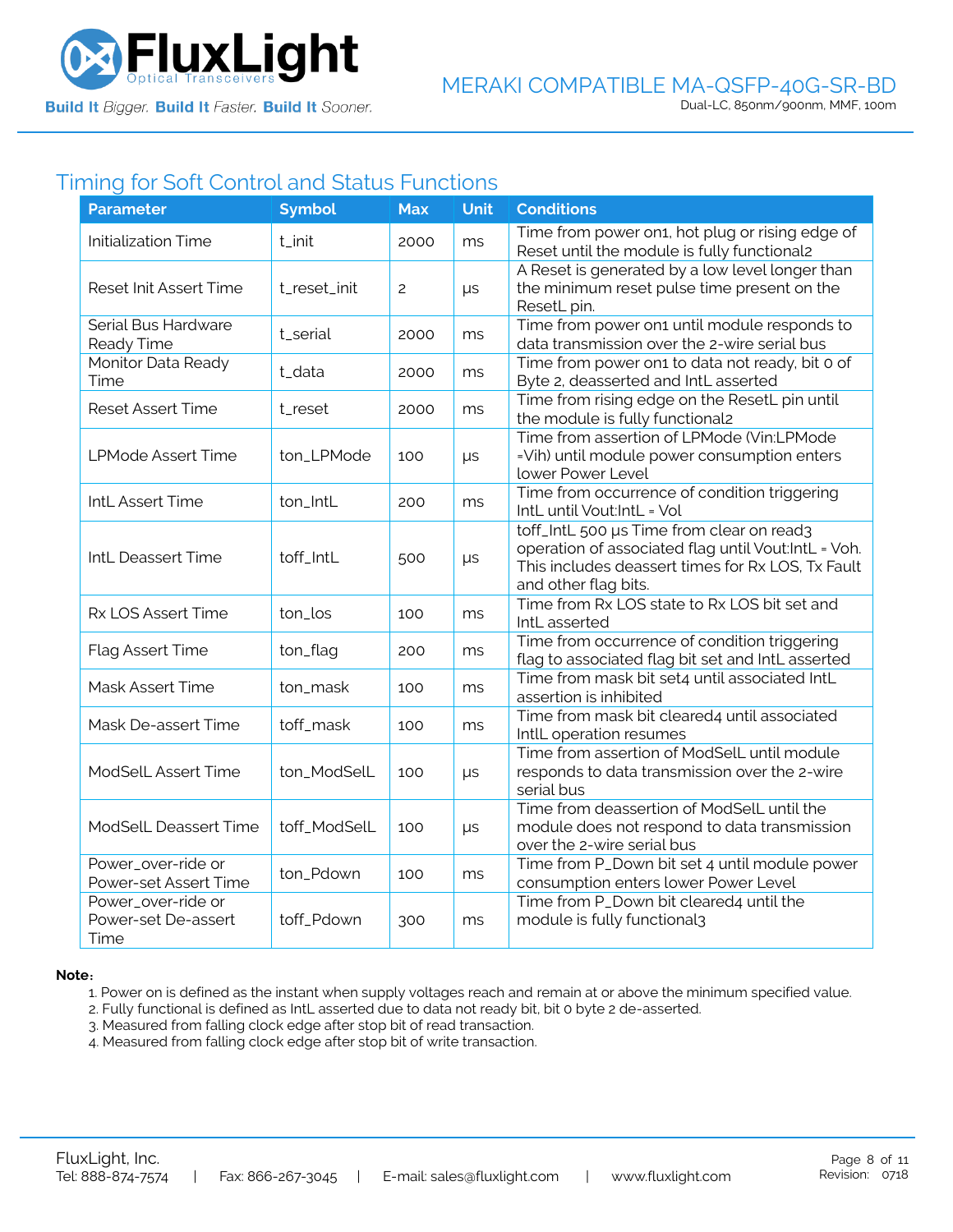

# PIN Assignment and Function Definitions

PIN Assignment



**Diagram of Host Board Connector Block Pin Numbers and Name**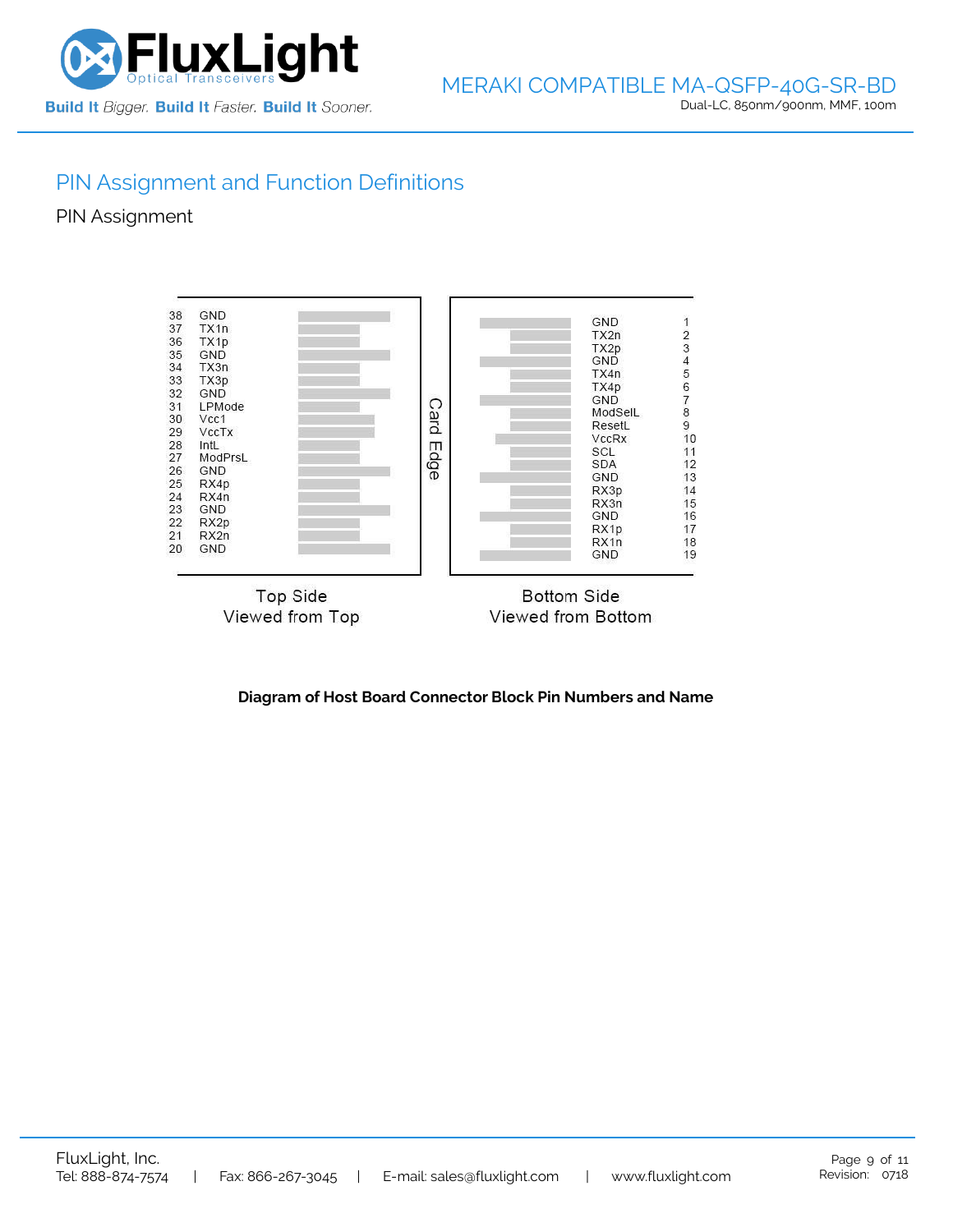

Build It Bigger. Build It Faster. Build It Sooner.

#### MERAKI COMPATIBLE MA-QSFP-40G-SR-BD Dual-LC, 850nm/900nm, MMF, 100m

# Pin Description

| Pin | Logic      | <b>Symbol</b>     | Name/Description                     | Ref.           |
|-----|------------|-------------------|--------------------------------------|----------------|
| 1   |            | <b>GND</b>        | Ground                               | $\mathbf{1}$   |
| 2   | CML-I      | Tx2n              | Transmitter Inverted Data Input      |                |
| 3   | CML-I      | Tx <sub>2p</sub>  | Transmitter Non-Inverted Data output |                |
| 4   |            | <b>GND</b>        | Ground                               | $\mathbf{1}$   |
| 5   | CML-I      | Tx4n              | Transmitter Inverted Data Output     |                |
| 6   | CML-I      | Tx4p              | Transmitter Non-Inverted Data Output |                |
| 7   |            | <b>GND</b>        | Ground                               | $\mathbf{1}$   |
| 8   | LVTTL-I    | ModSelL           | Module Select                        |                |
| 9   | LVTTL-I    | ResetL            | Module Reset                         |                |
| 10  |            | <b>VccRx</b>      | +3.3V Power Supply Receiver          | $\overline{c}$ |
| 11  | LVCMOS-I/O | <b>SCL</b>        | 2-Wire Serial Interface Clock        |                |
| 12  | LVCMOS-I/O | <b>SDA</b>        | 2-Wire Serial Interface Data         |                |
| 13  |            | <b>GND</b>        | Ground                               | 1              |
| 14  | CML-O      | Rx3p              | Receiver Inverted Data Output        |                |
| 15  | CML-O      | Rx3n              | Receiver Non-Inverted Data Output    |                |
| 16  |            | <b>GND</b>        | Ground                               | 1              |
| 17  | CML-O      | Rx1p              | Receiver Inverted Data Output        |                |
| 18  | CML-O      | Rx1n              | Receiver Non-Inverted Data Output    |                |
| 19  |            | <b>GND</b>        | Ground                               | $\mathbf{1}$   |
| 20  |            | <b>GND</b>        | Ground                               | 1              |
| 21  | CML-O      | Rx2n              | Receiver Inverted Data Output        |                |
| 22  | CML-O      | Rx <sub>2</sub> p | Receiver Non-Inverted Data Output    |                |
| 23  |            | <b>GND</b>        | Ground                               | 1              |
| 24  | CML-O      | Rx4n              | Receiver Inverted Data Output        |                |
| 25  | CML-O      | Rx4p              | Receiver Non-Inverted Data Output    |                |
| 26  |            | <b>GND</b>        | Ground                               | 1              |
| 27  | LVTTL-O    | ModPrsL           | Module Present                       |                |
| 28  | LVTTL-O    | IntL              | Interrupt                            |                |
| 29  |            | <b>VccTx</b>      | +3.3V Power Supply Transmitter       | $\mathbf{2}$   |
| 30  |            | Vcc1              | +3.3V Power Supply                   | $\overline{c}$ |
| 31  | LVTTL-I    | LPMode            | Low Power Mode                       |                |
| 32  |            | <b>GND</b>        | Ground                               | $\mathbf{1}$   |
| 33  | CML-I      | Tx3p              | Transmitter Inverted Data Output     |                |
| 34  | CML-I      | Tx3n              | Transmitter Non-Inverted Data Output |                |
| 35  |            | <b>GND</b>        | Ground                               | $\mathbf{1}$   |
| 36  | CML-I      | Tx <sub>1</sub> p | Transmitter Inverted Data Output     |                |
| 37  | $CML-I$    | Tx1n              | Transmitter Non-Inverted Data Output |                |
| 38  |            | <b>GND</b>        | Ground                               | $\mathbf{1}$   |

#### **Notes:**